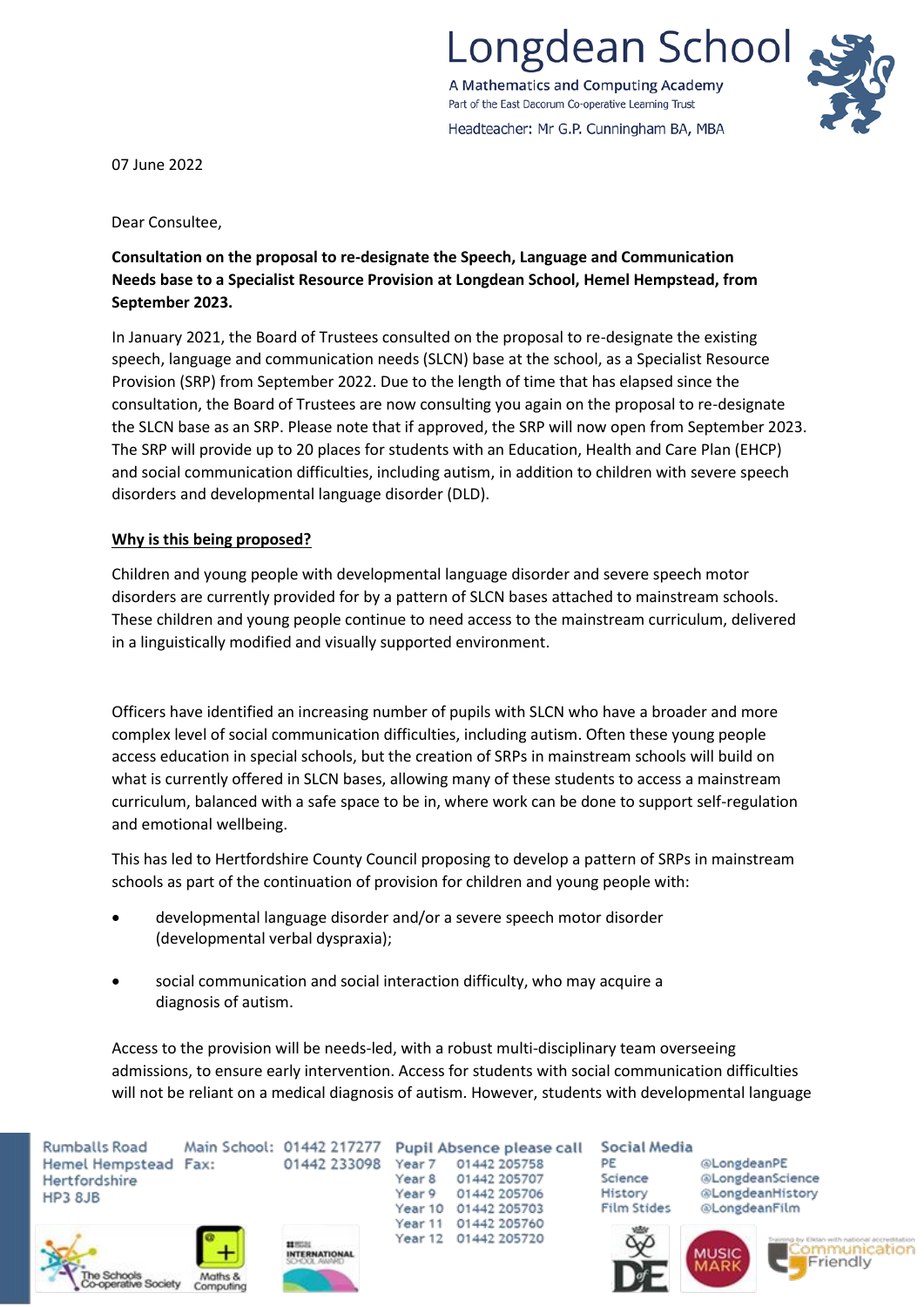disorder and severe speech motor disorders will be identified by a speech and language therapy lead clinician, ahead of being recommended to the admissions panel.

The students with broader and more complex need have difficulties with communication, social relationships and managing a busy school environment. This often leads to anxiety and disengagement, or inappropriate coping strategies, including 'shutting down'. These students need access to a mainstream curriculum and academic challenge, balanced with a safe space to be in, where work can be done to support self-regulation, build resilience and protect emotional wellbeing.

This has led to the proposal to develop a pattern of SRPs across the county, for students with social communication difficulties, including autism, in addition to children with severe speech disorders and developmental language disorder.

Longdean Academy Trust believes the proposal to develop a Specialist Resource will create a centre of excellence for children and young people with SLCN and social communication difficulties, including autism and will:

- be an important part of Hertfordshire County Council's graduated approach to meeting needs locally;
- meet the needs of pupils within the provision, providing personalised support to enable them to make good progress in all areas of their development;
- build capacity across the School, ensuring that all staff have the skills and expertise to meet the needs of the pupils when they are accessing the wider school curriculum;
- work with other schools across the area to support meeting these types of needs and improving outcomes for children and young people with Special Educational Needs and Disability (SEND).

The vision is that, through short and appropriate intervention, the self-esteem of pupils in the SRPs can be developed and they would be kept well emotionally and supported to reach their academic potential.

The proposal for Longdean School to re-designate the existing SLCN base as an SRP is fully supported by Hertfordshire County Council.

Hertfordshire County Council is developing a pattern of SRPs and is proposing to have SRPs in four secondary schools and nine primary schools, spread equitably across the county. The remain three secondary SRPs will be:

| <b>School</b>                  | Town          | Date                                    |
|--------------------------------|---------------|-----------------------------------------|
| <b>Bushey Meads School</b>     | <b>Bushey</b> | Approved to open from September 2022    |
| The Priory School              | Hitchin       | Approved to open from September<br>2022 |
| Avanti Grange Secondary School | Bishop's      | Proposed to open from September         |
| (opening in September 2022)    | Stortford     | 2023                                    |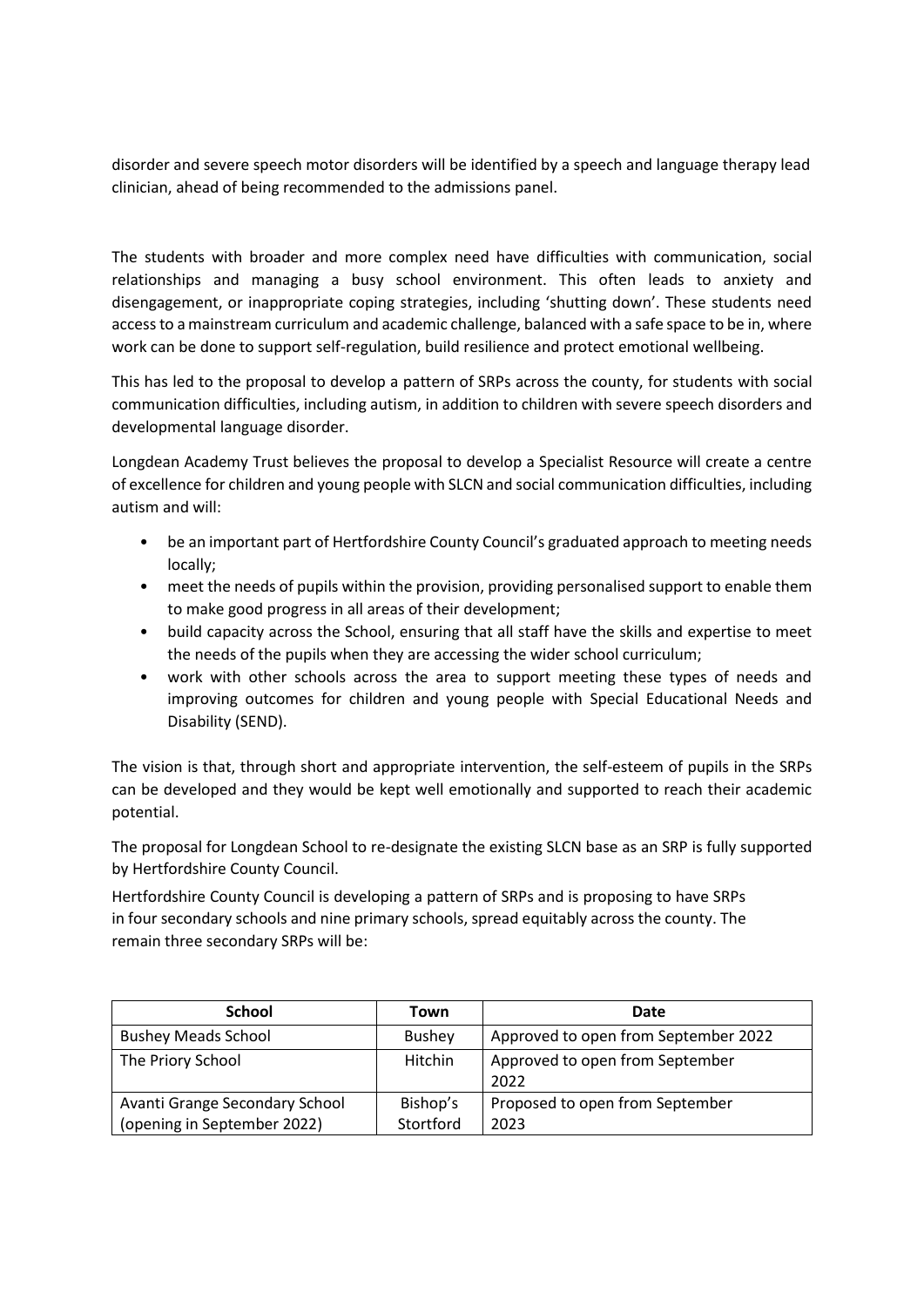# **What will the SRP do?**

The vision is that, through short and appropriate intervention, the self-esteem of these students can be developed. They will be supported emotionally as well as academically, to help reach their academic potential.

It is proposed that the SRP will provide up to 20 places. The students will be on the roll of Longdean School and will form part of any statutory returns required from maintained schools, including key stage results. The provision will form part of any Ofsted inspection.

The SRP will be a centre of excellence for students with social communication difficulties, including autism, in addition to children with severe speech disorders and developmental language disorder. The SRP will:

- be an important part of Hertfordshire County Council's graduated approach to meeting needs locally;
- meet the needs of students within the provision, providing personalised support to enable them to make good progress in all areas of their development;
- build capacity across the school, ensuring that all staff have the skills and expertise to meet the needs of the students when they are accessing the wider school curriculum;
- work with other schools across the St Albans and Dacorum area to support meeting these types of needs and improving outcomes for children and young people with Special Educational Needs and Disability (SEND).

# **Why the Board of Trustees of Longdean School have an interest in developing an SRP at the school -**

The Board of Trustees of Longdean School have an interest in developing the SRP because it believes very strongly that the SRP ethos and vision aligns with the school's aims and ethos. Longdean School has always prided itself on being a fully inclusive school that caters for the needs of all students through appropriate support and challenge to facilitate student success. This is reiterated in the aims of the school: <http://www.longdeanschool.co.uk/index.php/about-us/what-we-do.html>

- Longdean School achieved Communication Friendly Status for the period (2020 2023) and currently provides a county provision for Speech and Language. Currently there are 8 students on roll at the SLCN base and a further 45 across the school who have an EHCP. Many of these EHCPs are related to social communication difficulties, including autism.
- Meeting the needs of children with social communication difficulties, including autism, is already at the heart of what the school does to support the integration, progress and wellbeing of these students.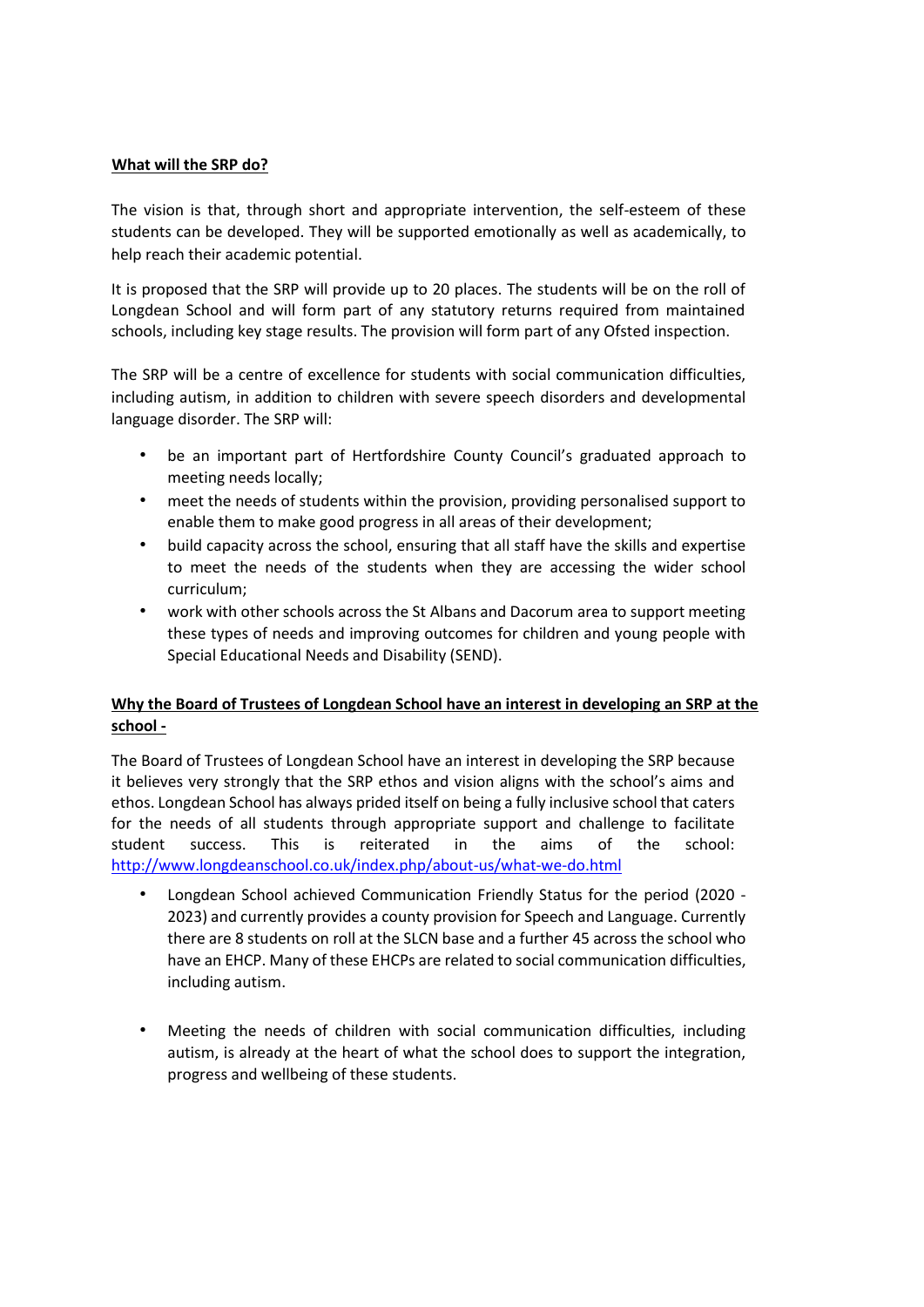• The school already meets the needs of the students in the existing SLCN provision well. Should the SLCN provision be re-designated as an SRP, the school will introduce innovative approaches to meet the needs of an additional group of students with social communication difficulties, including autism, whose needs are not currently being met in mainstream schools in Hertfordshire.

## **What does this mean for students currently attending the SLCN base at the school?**

Going forward, the needs of children currently in the SLCN base will be reviewed as part of their annual review.

All children who meet the guidance for the current SLCN provision will continue to have their needs met via the admissions guidance for the SRP.

The SRPs will have clear admission and exit guidance. To be admitted to the SRP, a child must have an EHCP and will have social communication difficulties, including autism. They will have needs greater than, or additional to, the needs that can normally be met through full time attendance at a mainstream school. The school will be named in the child's EHCP. Admission to the SRP will be distinct from the school's general admissions process.

### **How would an SRP impact on other students at Longdean School?**

From time to time students based in the SRP would join sessions in the main school with their age group peers. Typically, these students would be supported by specialist staff from the SRP.

Other students at the school who are not in the SRP, but who have social communication difficulties, including autism, would benefit from main school staff working alongside specialist colleagues. However, access to SRP staff and resources would only be through admission to the SRP.

### **What would be the impact on staff?**

All existing staff in the SLCN base are employed on a Longdean School contract of employment. There will be no redundancies as a result of this proposal. The school will be recruiting additional staff for the SRP.

The Headteacher will keep a strategic overview of the SRP, including staff recruitment, training and retention. It is expected that the Headteacher or other senior leader will be the line manager for the SRP Leader.

The county council have developed a full staff training and development programme to ensure consistency of offer across the four secondary schools who are developing SRP provision.